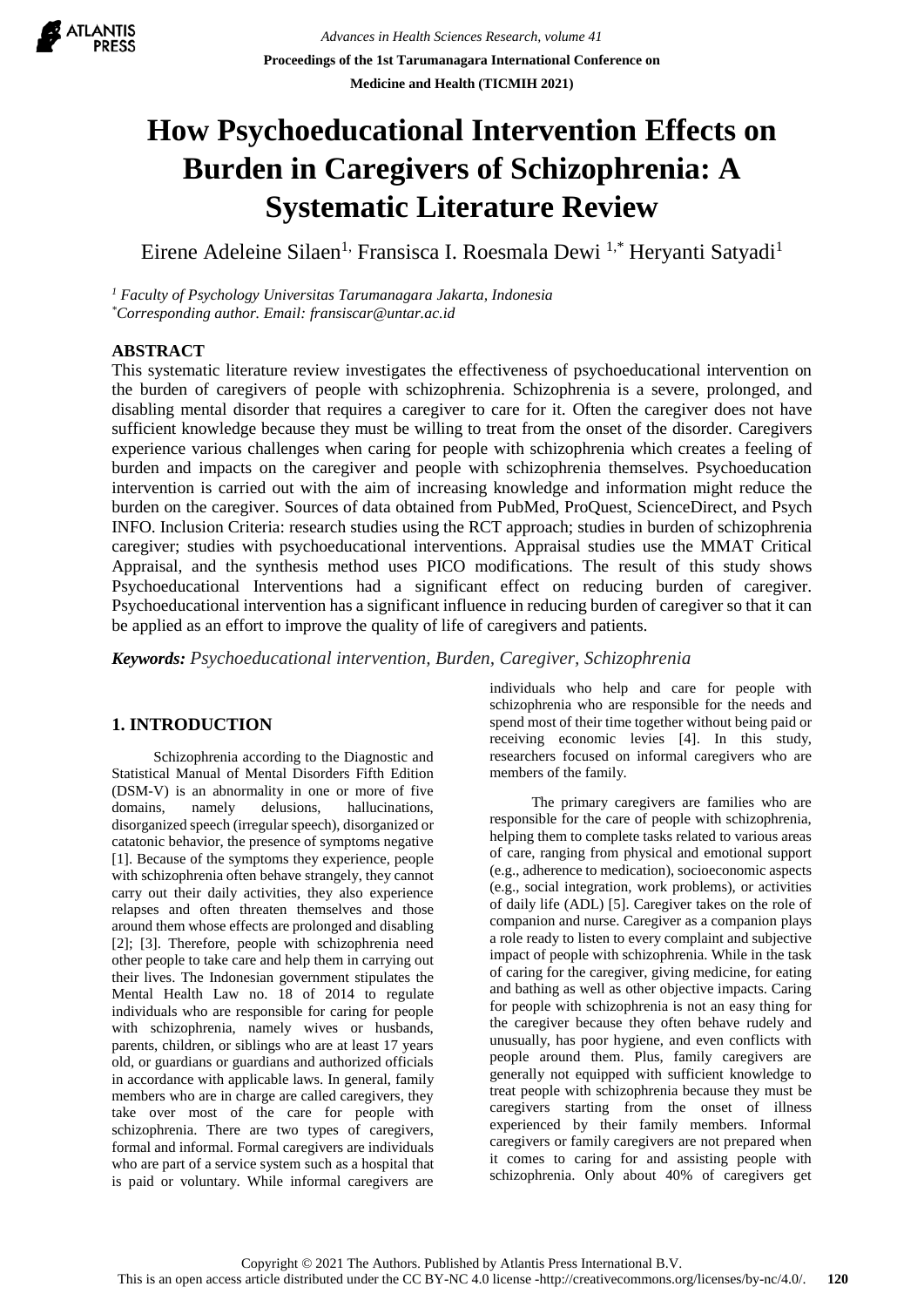information or knowledge from health workers about how to adapt to people with mental disorders, even though education to families about mental disorders will increase adherence to treatment and prevent recurrence [6].

Caring for people with schizophrenia causes physical and psychological burdens as well as economic and social impacts [7] and even has an impact on people with schizophrenia because it can cause relapse [8]. This complex situation is defined as a caregiver burden, namely a negative psychological condition experienced by caregivers caused by difficulties in caring for people with schizophrenia, these difficulties include physical, psychological, social, and economic conditions [8];[9]. Burden of caregivers is divided into objective and subjective. Burden objective refers to the consequences of caregiver duties on household activities, economic resources, health, and time. While the subjective burden includes negative assessments of circumstances such as feelings of loss, guilt, shame, and anger [6]. The feelings of guilt experienced by caregivers are related to a lack of knowledge about the disorders experienced by their family members who experience schizophrenia, because caregivers may think that they caused their family to experience schizophrenia [10].

One of the factors that influence psychological wellbeing is the way individuals interpret their life experiences. Individuals can interpret the situation they face in a positive or negative way. In this case, mental health will be able to be achieved by individuals who are able to optimize the positive elements that exist within themselves. Therefore, it is important to design comprehensive treatment and care that includes interventions for caregivers to reduce the negative impact of caring for people with schizophrenia [5]. There are several pharmacological interventions that are suggested to be given to patients to reduce the burden on caregivers. In addition, there are nonpharmacological interventions or psychotherapy that are used to reduce the burden on caregivers such as counseling interventions, mutual support, social support interventions and psychoeducational interventions [11].

 One of the methods or interventions used to assist caregivers in treating people with schizophrenia is psychoeducational intervention. Anderson et al. [10] suggested psychoeducational intervention is an approach used to support and educate families in overcoming and dealing with family members who experience schizophrenia. By teaching family about the information of schizophrenia, it can help them to know and learn what family members as caregivers can do to assist patients. Psychoeducational interventions are carried out on individuals, families, and groups with the aim of educating participants about significant challenges in life, helping participants develop sources of support and social support in dealing with these challenges, and developing coping skills to deal with these challenges [15]. Psychoeducation is provided in

a professional manner integrating psychotherapeutic and educational interventions [12].

 One example of a psychoeducational intervention carried out in Indonesia was carried out with 30 caregivers who were family and members of the Indonesian Schizophrenia Care Community (KPSI), the intervention session was carried out in 4 meetings using multimedia by trained facilitators, carried out in group form at RSUP Dr. Sardjito. The results of the intervention stated that psychoeducation about schizophrenia can increase knowledge and reduce caregiver stigma against schizophrenia disorders [6]

 Furthermore, there are studies conducted in Indonesia that clearly show that psychoeducational interventions have a positive impact on the burden of caregivers compared to those who receive basic care [6]. Caregivers who receive psychoeducational intervention programs no longer experience a heavy burden because psychoeducation programs can be useful for patients and caregivers, psychoeducation provides information about illness and how to overcome it, to provide emotional support to caregivers and can apply coping and stress management strategies [14]. However, there are also studies which state that there is no significant difference between psychoeducational interventions on the burden of schizophrenia caregivers. Research conducted by McDonell et al. [13] showed that there was no significant reduction of psychoeducational intervention on caregiver burden. According to this study, psychoeducational interventions did not significantly reduce the burden on caregivers because of the long duration of illness (10 years) of people with schizophrenia which allowed caregivers to have a long time to adjust to pressure in caring for and to learn coping skills.

 Based on several research results that have been described above, there are differences in results or inconsistencies in the results of the effectiveness of psychoeducation on the burden of caregivers for people with schizophrenia. A systematic review was conducted to see whether and how effective the previous research on psychoeducational interventions on the burden of caregivers for people with schizophrenia was. The process of searching for research articles is carried out using databases such as ScienceDirect, ProQuest, PubMed, and Psych INFO. Articles that meet the inclusion criteria will then be analyzed in the form of a narrative synthesis. Therefore, this study was conducted to describe the effectiveness of psychoeducational interventions on the burden of caregivers for people with schizophrenia using a systematic literature review method.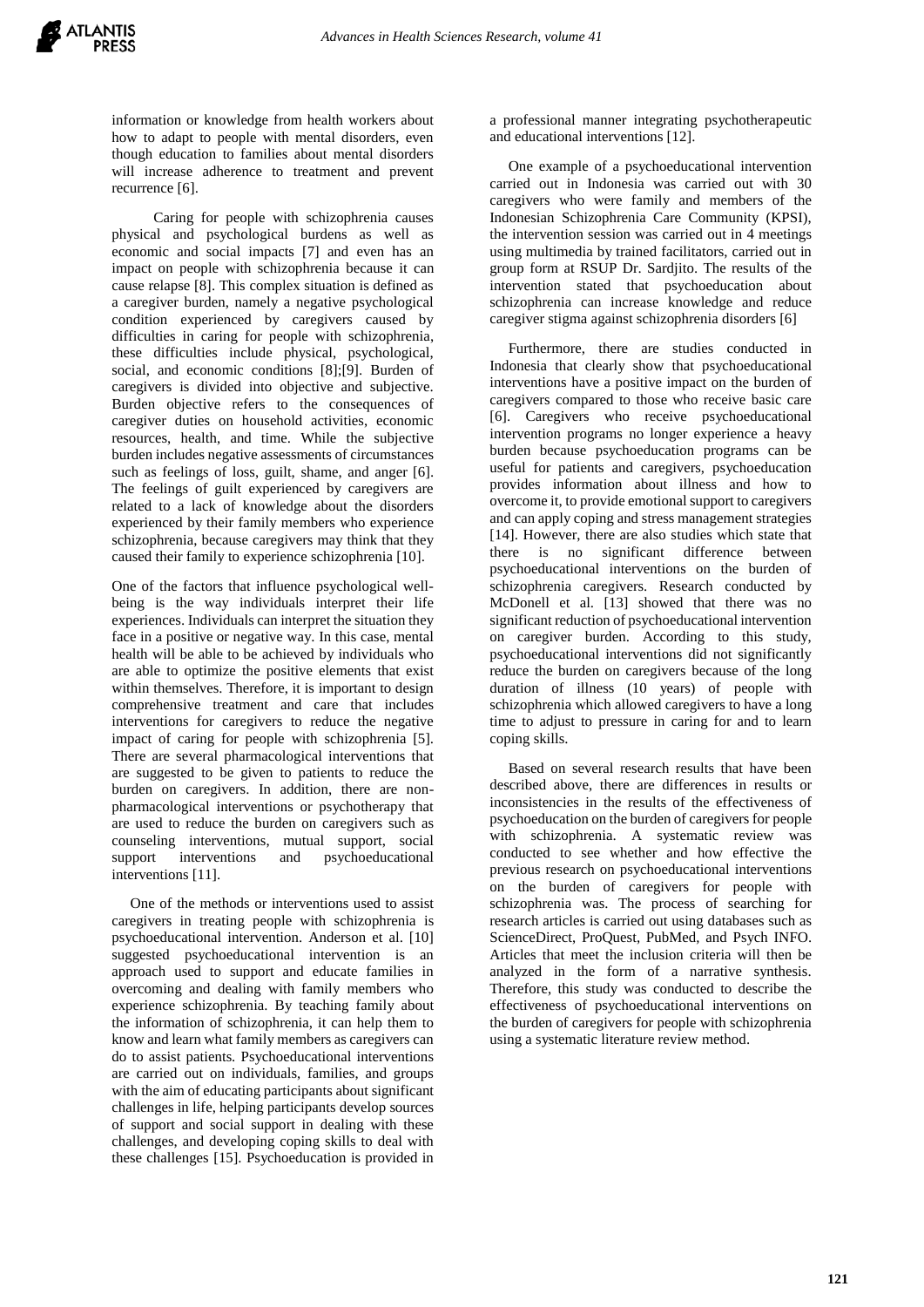

#### **2. METHOD**

#### **2.1. Design**

This research is a systematic literature research, study by collecting data or sources related to a particular topic. SLR is a literature review method that is shown to answer a question, based on the integration of the findings of previous studies, includes the process of searching and identifying all literature relevant to the topic of the review, critical assessment of the literature and synthesis of findings from all the literature reviewed [17]. SLR systematically seeks, assesses, and integrates research findings that address topics of interest. Developed and commonly used in health and clinical intervention effectiveness.

#### **2.2. Participants**

The subjects in this study were literature articles on the topic of burden, caregiver for schizophrenia, psychoeducational intervention. In selecting samples for further study, inclusion and exclusion criteria will be determined based on the PICO (Population, Intervention, Comparison, Outcome). The first inclusion criteria is a Randomized Controlled Trial (RCT) study, the second inclusion criteria is that the participants in the article are caregivers of people with schizophrenia without being limited by gender and age, the third inclusion criteria are articles that use psychoeducational interventions, the fourth criterion is the intervention used for the burden variable. (burden), the fifth criterion is that articles are limited to Indonesian and English only.

#### **2.3. Procedure**

Boyle, et. al. [17] concluded that there are seven steps in systematic literature review research. The first step in this systematic literature review research is to define a review question that will serve as a guide for the next steps. The purpose of this research question is to make a hypothesis and develop a review title. The title must be very descriptive, and it is indicated in the title that the research conducted is a systematic literature review. In this study, the review question asked was "is psychoeducational intervention effective in reducing the burden on caregivers of people with schizophrenia?". Thus, from the review question, the resulting title is the effectiveness of psychoeducational interventions on the burden of caregivers for people with schizophrenia: a systematic literature review.

The second step is to determine the inclusion and exclusion criteria developed from the review questions, used as a guide to determine whether the articles identified search strategies. The inclusion and exclusion criteria were determined based on the Population, Intervention, Comparison, Outcome (PICO) set by Cochrane. The first inclusion criteria are an RCT study, the second criterion is that the participants in the article are caregivers for people with schizophrenia, the third inclusion criteria are articles that use psychoeducational interventions, the fourth criterion is the intervention used for the burden variable (burden), the fifth criterion is that articles are limited to

language only. Indonesian and English. The keywords used in this research are  $(((psychoeducat*$ intervention) OR (psycho-educat\* intervention)) AND (burden)) AND (caregiver)) AND (schizophren\*). Journal articles that have been found have titles and abstracts that match the inclusion criteria, namely the period of the journal, language, subject, type of journal and its variables. While the research exclusion criteria were not full text, languages other than English and Indonesian and variables other than psychoeducational intervention for the burden on caregivers of people with schizophrenia.

The third step is determining the search strategy. The search for scientific articles in this research was conducted online through several local and international based sites such as ScienceDirect, PubMed, ProQuest, and Psych INFO. Search results will be counted and recorded. The second step is to identify journals by issuing the same or duplicate journals. Then screening is done by filtering the title and abstract. Accepted journals are journals and their abstracts are appropriate. Meanwhile, those that do not fit are removed. Journals that have gone through the screening stage are re-elected based on pre-determined inclusion and exclusion criteria. The author uses Rayyan software to record all the articles that will be used.

The fourth step is select studies (choose articles). In this study, the researchers chose articles that matched the criteria previously set. At this stage the researcher records all the research reviewed so that no data is lost. The fifth step is data extraction. The appropriate journal articles that will be accepted are the author, year of publication, age and number of participants, research methods, measuring instruments used to measure burden, number and duration of each session and the results obtained from the intervention. The review process is usually carried out by at least 2 authors to create inter-rater reliability, to avoid errors in data entry. However, in this review, the review process is only carried out by 1 author. The sixth step is to assess the quality of the research. According to Cochrane, it would be better if the research used was randomized controlled trials (RCT). The seventh step is to analyze and interpret the results. All data were analyzed and interpreted and then summarized the findings of the review and made further recommendations [17].

Based on the search results on PubMed, ProQuest, ScienceDirect, and Psych INFO conducted online with the keywords psychoeducat\* intervention, burden, caregiver and schizophrenia, 1542 articles were found. Then screening of titles and abstracts to 80 articles. Articles that were excluded because they were duplicate or inappropriate articles were 11 articles. Then the full-text access of the entire article was carried out to see if it matched the criteria of 69 articles. There were 55 articles that did not meet the inclusion criteria. A total of 14 articles were included in this review. The journals obtained will be summarized in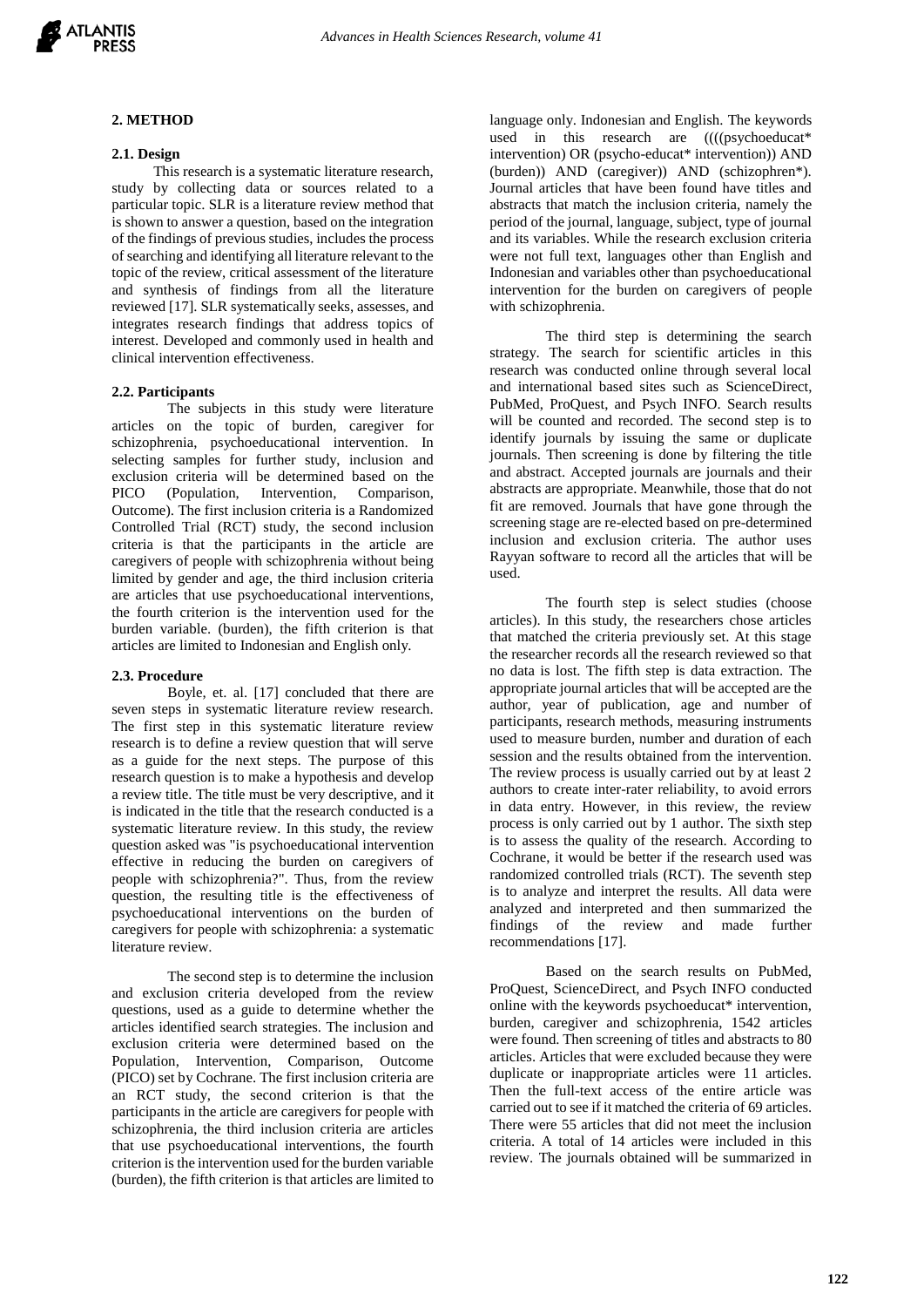

the form of research descriptions, methods and results and conclusions.

# **3. RESULT**

The results of a review conducted in 14 journals stated that psychoeducation interventions were effective in reducing the burden on caregivers. This is based on the data, namely the overall results of the articles reviewed show that psychoeducation interventions can significantly reduce the burden on caregivers, namely 11 articles or 79%. Meanwhile, the journals that do not show significant results are 3 articles or 21%. The following is a description of the results of each article and to answer this research question whether psychoeducational interventions are effective in reducing the burden on caregivers.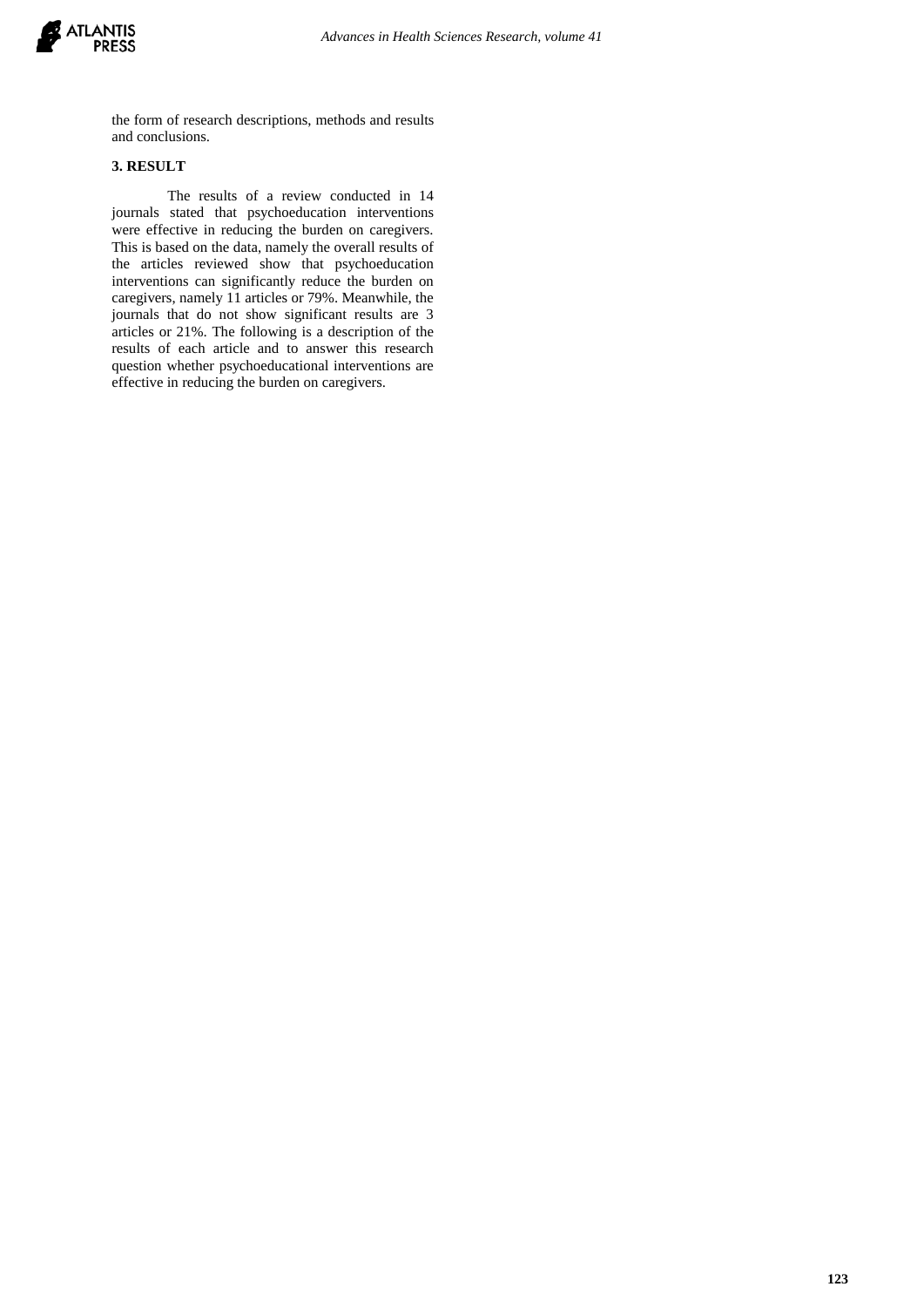

| No.              | Article                                       | Methods                                 | Measurements<br>used<br>for<br>burden                                                             | Participants and conditions                                                                                             | Intervention:<br>Design,<br>Duration, Follow up                                                                                                   | Comparison | Intervention<br>Result                                                                | Results<br>$\int$<br>other<br>measurements                                                                        |
|------------------|-----------------------------------------------|-----------------------------------------|---------------------------------------------------------------------------------------------------|-------------------------------------------------------------------------------------------------------------------------|---------------------------------------------------------------------------------------------------------------------------------------------------|------------|---------------------------------------------------------------------------------------|-------------------------------------------------------------------------------------------------------------------|
| 1.               | Martin<br>et<br>al.<br>(2016)                 | Randomized<br>Controlled<br>Trial (RCT) | Zarit<br>Burden<br>Interview                                                                      | 223 caregivers<br>$\blacksquare$<br>76% female<br>$\sim$<br>Mean age: 60 years                                          | Group<br>21 hours / 12 weeks<br>4 months follow-up                                                                                                | <b>TAU</b> | There<br>is<br>a<br>significant<br>reduction<br>in<br>caregiver<br>burden.            | There was a decrease<br>in<br>depressive<br>symptoms related to<br>parenting tasks.                               |
| 2.               | Shiraishi et al.<br>(2019)                    | <b>RCT</b>                              | Japanese<br>version of the<br>Zarit<br>burden<br>interview short<br>version<br>$(J -$<br>$ZBI$ 8) | 74 caregivers<br>82.2% female<br>Mean age: 58 years,                                                                    | Group<br>$\sim$<br>105 minutes every 2<br>weeks in an 8-week<br>period<br>1 month follow-up                                                       | <b>TAU</b> | There<br>is<br>no<br>significant<br>change<br>in<br>caregiver burden                  |                                                                                                                   |
| $\mathfrak{Z}$ . | Sharif, Shaygan,<br>& Mani, (2012)            | <b>RCT</b>                              | Family burden<br>questionnaire                                                                    | 70 caregivers<br>Majority of Mothers<br>Mean age: 51 years.                                                             | Group<br>$\blacksquare$<br>15 hours/5 weeks<br>1 month follow-up                                                                                  | <b>TAU</b> | There<br>is<br>a<br>significant<br>reduction<br>in<br>caregiver<br>burden.            | There is a correlation<br>between the symptoms<br>of schizophrenia and<br>the burden on family<br>caregivers.     |
| 4.               | Hasan,<br>$\&$<br>Callaghan,<br>Lymn $(2015)$ | <b>RCT</b>                              | Family burden<br>interview scale<br>(FBIS)                                                        | 121 caregivers<br>76% female<br>Mean age 48 years                                                                       | based<br>Text<br>with<br>$\mathcal{L}$<br>telephone<br>support<br>146 hours / 12 weeks<br>3 months follow-up                                      | <b>TAU</b> | There<br>$\frac{1}{1}$<br>a<br>significant<br>reduction<br>in<br>caregiver<br>burden. | There is an increase in<br>the quality of life for<br>caregivers.<br>There is an increase in<br>knowledge scores. |
| 5.               | Navidian,<br>Kermansaravi,<br>& Rigi (2012)   | $\overline{RCT}$                        | burden<br>Zarit<br>interview<br>(ZBI)                                                             | 50 caregivers<br>$\blacksquare$                                                                                         | Group<br>$\mathbf{r}$<br>8 hours/5 weeks<br>3 months follow-up                                                                                    | <b>TAU</b> | is<br>There<br>a<br>significant<br>reduction<br>in<br>caregiver<br>burden.            | There is an increase in<br>the quality of life for<br>caregivers<br>and<br>patients.                              |
| 6.               | Khoshknab et al.<br>(2013)                    | <b>RCT</b>                              | Family Burden<br>Interview<br>Schedule<br>(FBIS)                                                  | - 71 caregivers<br>- 93% female<br>- Mean age: 54 years old                                                             | Group<br>$\overline{\phantom{a}}$<br>8 hours/5 weeks<br>1 month follow-up                                                                         | <b>TAU</b> | There<br>$\frac{1}{1}$<br>a<br>significant<br>reduction<br>in<br>caregiver<br>burden. | $\overline{a}$                                                                                                    |
| $\overline{7}$ . | Chan<br>al.<br>et<br>(2009)                   | $\overline{RCT}$                        | Family Burden<br>Interview<br>Schedule<br>(FBIS)                                                  | 73 caregivers<br>$\overline{\phantom{a}}$<br>Majority of women<br>$\overline{a}$<br>1 professional nurse.<br>÷.         | Group<br>$\mathbf{r}$<br>20 hours/12 weeks<br>Based on EPPIC<br>psychoeducational<br>working<br>party<br>framework.<br>6, 12 months follow-<br>up | Waitlist   | There<br>$\frac{1}{1}$<br>a<br>significant<br>reduction<br>in<br>caregiver<br>burden. | There is an increase in<br>caregiver's perception<br>of self-efficacy and<br>satisfaction with social<br>support. |
| 8.               | Kulhara et al.<br>(2009)                      | <b>RCT</b>                              | Family Burden<br>Interview<br>Schedule<br>(FBIS)                                                  | 76 caregivers<br>$\overline{\phantom{a}}$<br>25% female<br>$\overline{\phantom{a}}$<br>Mean age: 47 years old<br>$\sim$ | individual<br>Family<br>$\sim$<br>sessions<br>9 hours / 40 weeks                                                                                  | <b>TAU</b> | There<br>is<br>no<br>reduction<br>(modification) of                                   | There is an increase in<br>perception<br>the<br>of<br>support<br>among<br>caregivers, and greater                 |

Table 1. Results of Article Analysis (Methods, Burden Measurement Tools, Participants, Interventions, Intervention Results, Other Measurement Results).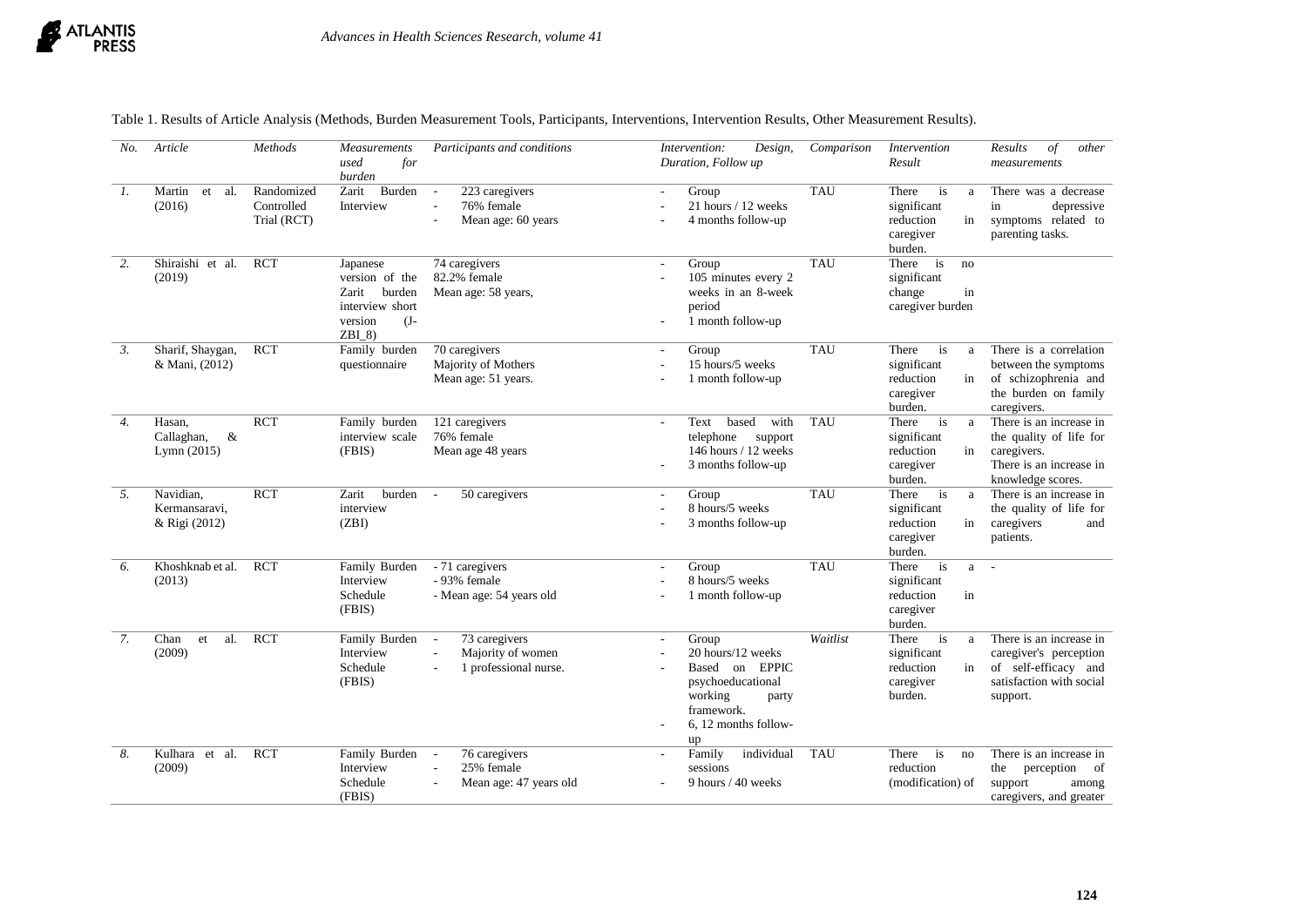

|     |                                                       |            |                                                  |                                                    |                                                                                          |                |                                                             |                                 | burden<br>caregivers.                                           | on       | satisfaction with the<br>treatment received.                                                                                                                                   |
|-----|-------------------------------------------------------|------------|--------------------------------------------------|----------------------------------------------------|------------------------------------------------------------------------------------------|----------------|-------------------------------------------------------------|---------------------------------|-----------------------------------------------------------------|----------|--------------------------------------------------------------------------------------------------------------------------------------------------------------------------------|
| 9.  | Magliano et al.,<br>(2006)                            | <b>RCT</b> | Family<br>Problems<br>Ouestionnaire<br>(FPQ)     |                                                    | 71 caregivers                                                                            | $\blacksquare$ | Group<br>18 sessions/6 months<br>6 months follow-up         | Waitlist                        | There<br>is<br>significant<br>reduction<br>caregiver<br>burden. | a<br>in  | There was a significant<br>improvement in social<br>relations<br>with<br>relatives.<br>is<br>There<br>an<br>improvement in<br>the<br>of<br>perception<br>professional support. |
| 10. | Chien, Chan, &<br>Thompson<br>(2006)                  | <b>RCT</b> | Family Burden<br>Interview<br>Schedule<br>(FBIS) | $\overline{\phantom{a}}$<br>÷.                     | 96 caregivers<br>31% female<br>Mean age: 42 years old                                    |                | Group<br>25 hours/26 weeks<br>6, 12, 18 months<br>follow-up | <b>TAU</b><br>Mutual<br>Support | There<br>is<br>significant<br>reduction<br>caregiver<br>burden. | a<br>in  | Mutual support also<br>consistently improves<br>burden<br>Psychoeducation<br>show<br>groups<br>improvement<br>in<br>service<br>users'<br>functioning                           |
| 11. | Chien $&$ Wong<br>(2007)                              | <b>RCT</b> | Family Burden<br>Interview<br>Schedule<br>(FBIS) | $\blacksquare$<br>$\sim$<br>$\sim$                 | 84 caregivers<br>67% female<br>Mean age: 41 years old<br>Mental health nurse             | - Group        | $-36$ hours/ 36 weeks<br>- 12 months follow-up              | <b>TAU</b>                      | There<br>is<br>significant<br>reduction<br>caregiver<br>burden. | a<br>in  | There is an increase in<br>caregiver functioning<br><i>(communication)</i><br>and<br>behavior<br>caregiver<br>towards people with<br>schizophrenia)                            |
| 12. | Cheng & Chan<br>(2005)                                | <b>RCT</b> | Family Burden<br>Interview<br>Schedule<br>(FBIS) | $\blacksquare$<br>$\blacksquare$<br>$\blacksquare$ | 64 caregivers<br>63% female<br>1 experienced mental health nurse.                        | $\blacksquare$ | group<br>20 hour/12 weeks                                   | <b>TAU</b>                      | There<br>is<br>significant<br>reduction<br>caregiver<br>burden. | a<br>in  | There is an increase in<br>self-efficacy<br>and<br>social support.                                                                                                             |
| 13. | McDonell et al.<br>(2003)                             | <b>RCT</b> | Family Burden<br>Interview<br>Schedule           | $\blacksquare$                                     | 84 caregivers                                                                            |                | group<br>2 years                                            | <b>TAU</b>                      | is<br>There<br>significant<br>reduction<br>caregiver burden     | no<br>in | $\sim$                                                                                                                                                                         |
| 14. | Gutierrez-<br>Maldonando &<br>Caqueo-Urizar<br>(2007) | <b>RCT</b> | Zarit Caregiver<br><b>Burden Scale</b>           | $\blacksquare$<br>$\mathbf{r}$                     | 45 caregivers<br>76% female<br>Mean age: 54 years old<br>Psychiatrists and psychologists | $\blacksquare$ | Group<br>27 hours/18 weeks<br>3 psychologists               | <b>TAU</b>                      | There<br>is<br>significant<br>decrease<br>burden                | a<br>in  | There is a decrease in<br>behavioral scores.                                                                                                                                   |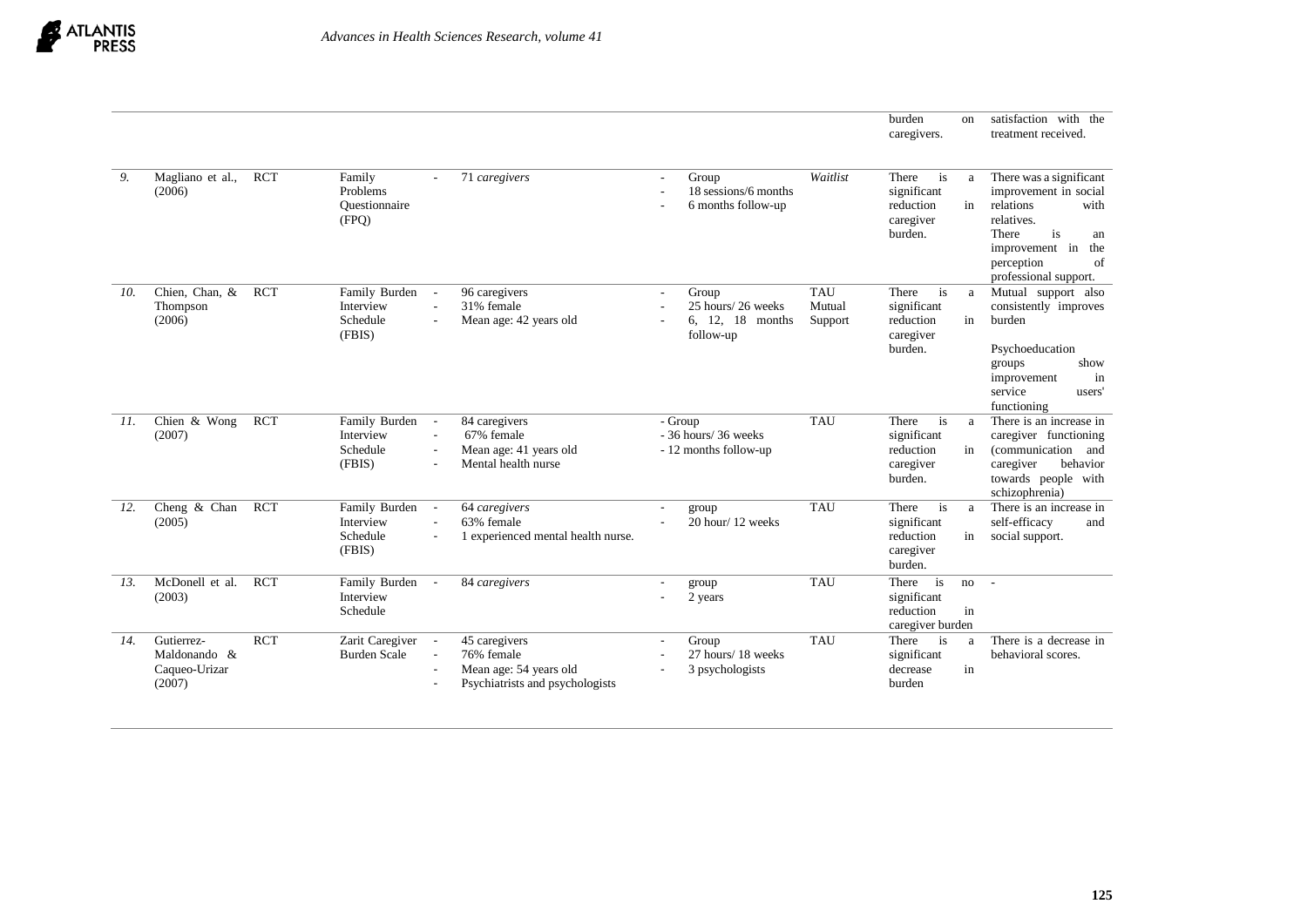Overall, this systematic literature review study consists of 14 articles with a randomized controlled trial (RCT) design. All studies are published in English. The total studies included in this review were published between 2003 and 2019. The studies were conducted in various countries ranging from Chile (14), USA (13), Hong Kong (12,11,10,7), Italy (9), India (10) Iran (6,5,3), Jordan (4), Japan (2), and Spain (1) Portugal (1). The number of population or participants who participated in the research articles reviewed was 1202 caregivers, the majority of whom were women and a mother, in addition, children or siblings were also involved in several studies. The sample sizes in the participating studies varied widely; the smallest study was 45 caregivers conducted in Chile, while the largest study was a study conducted in two countries, namely Spain and Portugal which included 223 caregivers with a mean age of 41-60 years.

The intervention used in each article reviewed used a psychoeducational intervention. From a total of 14 articles, 12 articles intervened in the form of groups (1-2.5-7.9-14), 1 article intervened in individual sessions (8) and 1 article intervened using text based with telephone support (4). Regarding the delivery format for the intervention, this study uses 3 categories: individual sessions, where the therapist meets with the caregiver for intervention; groups, caregivers participate in interventions with other caregivers in the form of groups; and text-based with telephone support, where caregivers receive interventions in the form of booklets and follow-up by telephone.

Most studies used routine care or treatment as usual (TAU) as a comparison to evaluate the effectiveness of psychoeducational interventions (studies  $1-6,8,11,12,13,14$ ). There is also a comparison with the waiting group (waitlist) as a comparison (study 7,9). In addition, there is one study that uses a three-arm RCT design that compares the effectiveness of psychoeducational interventions with mutual support and TAU (study 10). Studies using TAU as a comparison show that there is a decrease in burden and a significant difference in the group receiving psychoeducational intervention compared to the TAU group (study 1,3-6,10-12,14). Meanwhile, the study with the comparison of the waitlist (study 7&9) showed that there was a significant difference in the intervention group compared to the waitlist. Study 10 showed that there was a significant reduction in burden in the psychoeducational intervention group. However, apart from psychoeducation, the mutual support group also saw a significant reduction in burden. While in the TAU group there was no significant change.

The results of the studies in this study vary. Outcomes are divided into primary or secondary outcomes. The primary result that became the answer from the research was a decrease in caregiver burden. Of the total 14 studies, 11 studies reported that there was a significant reduction in the burden of carriers with the provision of psychoeducational interventions (articles 1,3-7,9-12,14). While the other 3 studies reported no significant changes (articles 2,8,13).

In studies that have proven the effectiveness of psychoeducational interventions on burden caregivers, most interventions are administered in groups, only 1 study uses booklets (text-based with telephone calls). The average intervention lasted for 5 to 36 weeks with a duration of 8 to 146 hours. Followup was carried out from 1 month to 18 months. There were 2 studies that carried out two to three follow-ups (articles 7,10).

The duration of the intervention varied from 5 weeks to 2 years. In general, the intervention lasted between 5, 12, 36 weeks with sessions once a week or every two weeks. Furthermore, follow-up was carried out from 1 month to 18 months. There were several studies that carried out two to three follow-ups at 6 & 12 months (article 7) and at 6, 12 & 18 months (article 10). In addition, there were 3 studies that did not follow up (articles 8, 12, 13), two of which (articles 8 and 13) reported no significant reduction in caregiver burden.

The outcome of the burden of caregiver is measured in various ways using different measuring instruments. The most widely used measuring tools are the Family Burden Interview Schedule (FBIS) (articles 16.7,8,10-13), Zarit Burden Interview (article 5), Japanese version of the Zarit Burden Interview Short version (J-ZBI\_8) (article 2), Zarit Caregiver Burden Scale (article 14), Family Problem Questionnaire (FPQ), and Family Burden Questionnaire (article 2).

Psychoeducational intervention programs from studies that are effective in reducing the burden generally have psychoeducational content consisting of schizophrenia education (etiology, prognosis, drugs), communication skills, coping strategies, prevention of relapse and suicide.

In studies that failed in reducing the burden significantly (articles 2,8,13) using certain psychoeducational intervention models such as the Standard Model of Family Psychoeducation (SM-FPE) (article 2), a structured psychoeducational manual compiled by researchers (article 8), and Multiple Family Group Treatment (MFGT) which was tested to reduce the burden on caregivers. In the SM-FPE study (article 2) the lack of effectiveness in the integrated outcomes of caregivers in recent-onset patients because anxiety and depression were higher than the burden of care and expressed emotions. In another study (article 8) the recurrence rate in patients did not decrease, and this may be the reason why the burden did not decrease significantly. While in the MFGT study (article 13) as described above, the main function of MGFT itself is to overcome disorders in patients, not for caregivers, and this study also states that due to the long duration of care, which is an average of about 10 years, caregivers have adapted to stress and to learn coping skills. In addition, the duration of psychoeducation is 10 hours in 8 weeks with meetings every 2 weeks (article 2), then 9 hours in 40 weeks (article 8) and 2 years (2 months in the first year and once a month in the second year). In addition, 2 of these 3 studies did not follow up.

Other results found in this review are the impact of psychoeducation on knowledge of schizophrenia (article 4), quality of life (articles 4&5),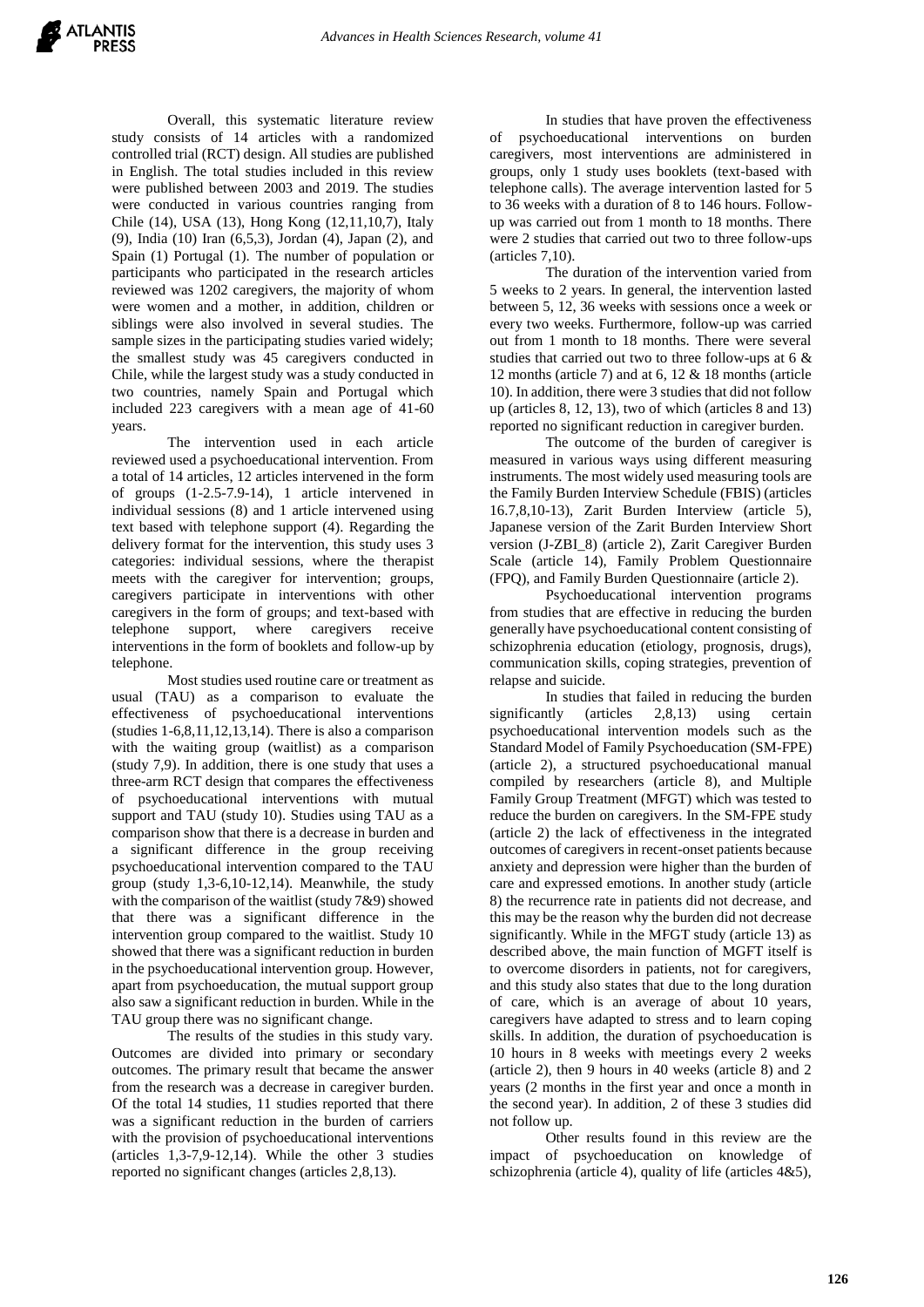social and professional support (articles 7,8,9,12), caregiver functioning (articles 11,12), satisfaction with treatment and service users' functioning (article 8.10), depressive symptoms (article 1), self-efficacy (article 7.12), predictor of burden (article 12), correlation between symptoms of schizophrenia and burden (article 2) , in patients with symptom severity, recurrence, and hospitalization (articles 4,2,8).

Based on all reviewed studies, psychoeducational interventions have the same main content, namely about schizophrenia and the problems faced while caring for people with schizophrenia. Most programs include information on psychosis, coping and coping strategies in treatment. Coping strategies help caregivers to communicate well and solve problems effectively in caring for people with schizophrenia. Coping strategies that are generally used are communication skills, problem solving skills and social resources.

# **4. DISCUSSION**

This systematic literature review aims to synthesize data on the effectiveness of psychoeducational interventions to reduce the burden on caregivers of people with schizophrenia. This discussion will be divided into 4 parts, namely Population, Intervention, Comparison, Outcome. First, regarding the population. The overall population of this study amounted to 1202 caregivers. The sample sizes in the participating studies varied widely; the smallest study was 45 caregivers conducted in Chile, while the largest study was conducted in two countries, namely Spain and Portugal which included 223 caregivers with a mean age of 41-60 years. Most caregivers in this study were women and mothers. In addition to the nature of women being to nurture and care for, women more often take responsibility for caring for individuals who experience illness or disorders, women experience more burdens than men which result in the low quality of life of female caregivers [18]. Second, the intervention used in this study is psychoeducation. Based on all reviewed studies, psychoeducational interventions have the same main content, namely knowledge about schizophrenia (etiology, prognosis, treatment), problems encountered during treating people with schizophrenia, ways to cope and coping strategies in treatment. Coping strategies help caregivers to communicate well and solve problems effectively in treating people with schizophrenia. Coping strategies that are generally used are communication skills, problem solving skills and social resources.

Psychoeducation includes skills to deal with bad behavior. When caregivers experience negative emotions, they are taught cognitive strategies to reshape these negative responses, they are also taught strategies to promote healthy behavior, emphasizing how important it is for caregivers to take care of themselves because their ability to care for others is highly dependent on their well-being. Strategies taught in psychoeducation allow caregivers to change their perspective on problems. Help them realize their inner strength and reduce their tendency to stress.

Psychoeducation also needs to teach relaxation methods that can be used for psychoeducation, including how to live better with schizophrenia and have a meaningful life.

This is in accordance with what was stated by Anderson, Reiss, & Hogarty [10] that psychoeducation has 4 essential components, namely providing direction to patients about the disease, problem solving training, communication training, and selfassertiveness training. Key information needs to be conveyed to the client consisting of facts related to the disorder and its treatment such as the term "schizophrenia", symptoms (negative and positive), source of symptoms, treatment and side effects, stress and coping methods, relapse prevention measures and suicide. In addition, it is necessary to discuss emotional topics related to the disorder [19].

The third is comparison or comparison. Based on the study conducted, the comparisons used for psychoeducational interventions are treatment as usual (TAU), waitlist, and support. The study using TAU as a comparison showed that there was a decrease in burden and a significant difference in the group receiving psychoeducational intervention compared to the TAU group (articles 1,3-6,10-12,14). While the study with a comparison of the waitlist (articles 7&9) showed that there was a significant difference in the intervention group compared to the waitlist. Study 10 showed that there was a significant reduction in burden in the psychoeducation intervention group and a significant difference when compared to mutual support and TAU. With the knowledge received from psychoeducational interventions, caregivers have acquired new nursing skills and can overcome disruptive behavior and caregivers become more confident to cope and deal with the behavior.

Fourth is outcomes. The results of this systematic literature review study indicate that there is a significant positive change in caregiver burden. Based on a review of 14 studies with randomized controlled trial (RCT) designs, 11 studies stated that there was a significant reduction in caregiver burden using psychoeducational interventions. While 3 studies reported no significant reduction. For this reason, the authors conclude that psychoeducational interventions are effective in reducing caregiver burden.

Psychoeducation is designed to support and educate caregivers (families) who are dealing directly with people with schizophrenia, it is hoped that with the education they receive, caregivers can better understand and reduce the perceived burden [10]. In accordance with previous research which stated that there was a significant reduction in burden experienced by caregivers who participated in the psychoeducation group, and the results were maintained throughout the study period [20]; [21]; [22].

The effectiveness of psychoeducational interventions in reducing the burden can be seen from the decrease in the burden score as measured by measuring instruments. In addition, effectiveness can be detected from several variables such as increasing knowledge of schizophrenia (article 4), improving quality of life (articles  $4 \& 5$ ), satisfaction with social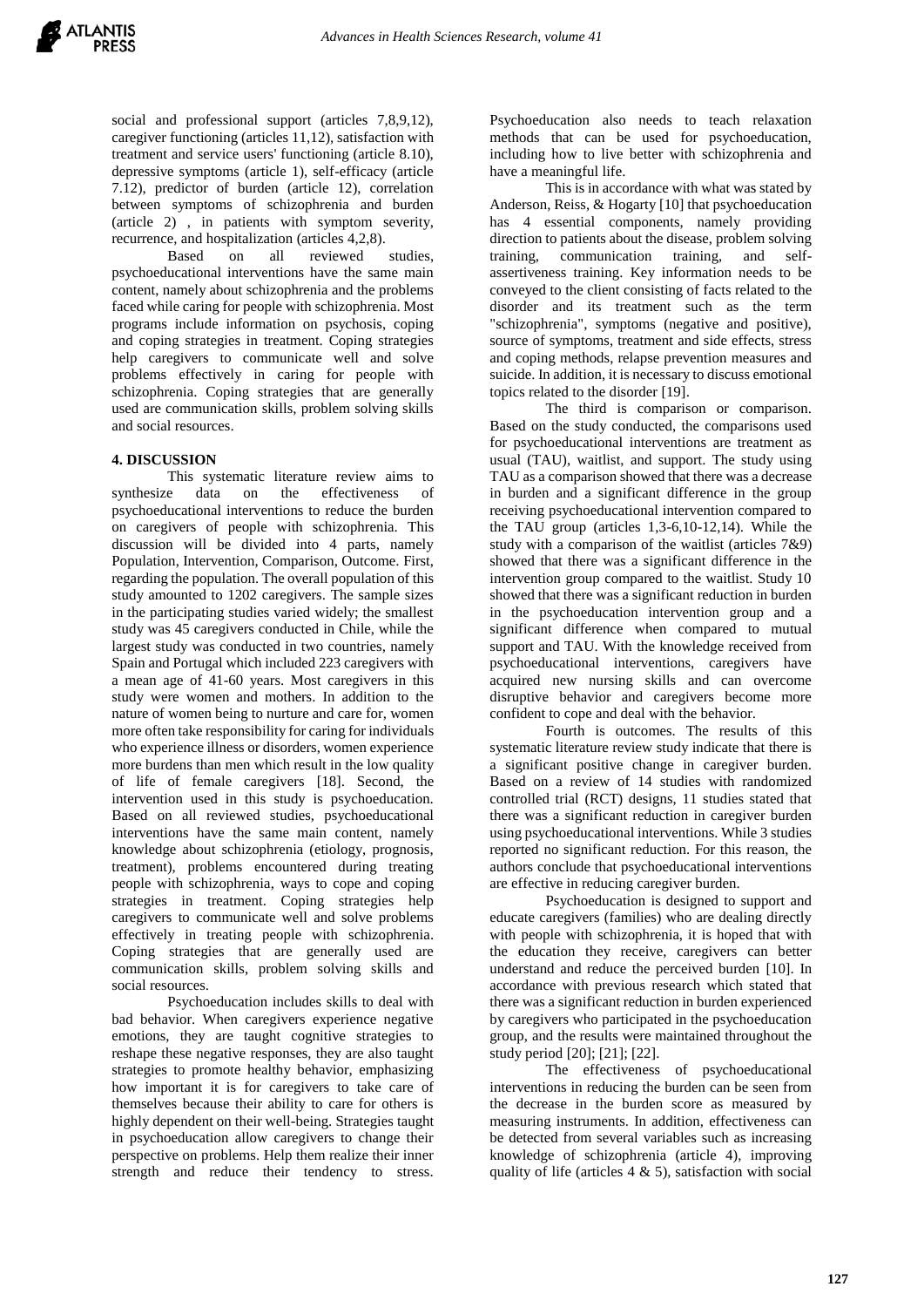support, and improving perceptions of professional support (articles 7,8,9,12), increasing caregiver function (article 11.12), reducing symptoms of depression (article 1), and increasing self-efficacy (article 7,12).

Decreased symptoms of depression, increased self-efficacy, increased quality of life is associated with a decrease in the subjective burden on caregivers. Considering that subjective burden refers to the feelings or psychological reactions experienced by caregivers in caring for people with schizophrenia [23]. While the function of the caregiver, social support, professional support is related to the objective burden on the caregiver. Burden objectives are clear, real, and observable consequences for individuals in caring for people with schizophrenia such as changes in household aspects and practical problems such as disturbances in the household, constraints in the social environment, work and financial problems [23].

Psychoeducational interventions provide information about schizophrenia disorders and their treatment as well as provide several strategies for dealing with the disorder [4]. Plus, Sin [24] which states that the effectiveness of psychoeducation depends on caregivers' knowledge about schizophrenia itself, their cognitive assessment of events that occur in care, how they interpret the burden and how to use the correct coping to deal with certain situations. Furthermore, regarding the duration of the intervention and the time of contact in each study, it varied widely in the effective studies. The average intervention lasted for 5 to 36 weeks with a duration of 8 to 146 hours. Follow-up was carried out from 1 month to 18 months. There were 2 studies that performed two to three follow-ups (7,10). Future studies can conduct a metaanalysis to examine the duration of the intervention and how long the follow-up is most effective in reducing burden.

Based on studies that show psychoeducational interventions are effective in reducing the burden on caregivers, they intervene in the form of groups. Being in a caregiver group allows caregivers to exchange experiences, share problems or pressures they experience [24]. Psychoeducation in groups strengthens caregivers to share experiences, knowledge, and skills in caring with other caregivers. When caregivers can share their experiences with other caregivers, caregivers feel it reduces their sense of isolation and increases support for one another [25].

In this study, in addition to reducing the burden on caregivers and other variables described above, the results of psychoeducational interventions also significantly reduced patient variables such as patient severity, symptoms, and recurrence. Which is a factor that causes a burden on the caregiver. Rafiyah et al. [2] stated that the level of education, coping abilities, gender, severity of illness, level of patient disability, symptoms experienced by patients (especially negative symptoms) are factors that cause the burden experienced by caregivers. By decreasing the severity, symptoms, and recurrence as well as increasing knowledge, it can help caregivers to deal

with the disorders and they care more effectively, and the burden will be reduced [26].

In studies that failed in reducing the burden significantly (articles 2.8.13) using certain psychoeducational intervention models such as the Standard Model of Family Psychoeducation (SM-FPE) (article 2), a structured psychoeducational manual compiled by researchers (article 8), and Multiple Family Group Treatment (MFGT) which was tested to reduce the burden on caregivers. In the SM-FPE study (article 2), a study was conducted on caregivers of recent-onset patients, anxiety and depression were higher than the burden of care, so the intervention was less successful. In another study (article 8) the recurrence rate in patients did not decrease, and this may be the reason why the burden did not decrease significantly.

Meanwhile, in the MFGT study (article 13) as described above, the main function of MGFT itself is to treat disorders in patients, not for caregivers, and this study also states that psychoeducation is less effective in reducing the burden due to the long duration of care, which is an average of about 10 years, caregivers have adapted to the pressure and to learn coping skills. However, the time spent with the caregiver is one of the factors that causes the burden on the caregiver [2]. There are differences in the results of research in this regard, for that it is necessary to review again regarding psychoeducational interventions, the duration of treatment with burdens. It can be assumed that the characteristics of the patients and the intervention model are the reasons why the psychoeducational intervention was less effective in these three studies. In addition, the duration of psychoeducation is 10 hours in 8 weeks with meetings every 2 weeks (article 2), then 9 hours in 40 weeks (article 8) and 2 years (2 months in the first year and once a month in the second year). In addition, 2 of these 3 studies did not follow up (study 8&13). It is suspected that longer programs with fewer sessions result in fewer contact hours, may be the reason why psychoeducational interventions are less effective. Psychoeducation should be a routine intervention for caregivers of mental patients. Delivering correct and scientific knowledge to family members can have a big impact on caregivers, patients, and the community.

# **5. CONCLUSION**

Based on the description and findings of the study and its discussion, it can be concluded that psychoeducational interventions are effective in reducing the burden on caregivers of people with schizophrenia. This is based on the findings of 11 studies that showed significant results from psychoeducational interventions on the burden and 3 studies that showed insignificant results. Further results show that psychoeducation in the group is effective in reducing the burden, because in the caregiver group they can share experiences and information so that they do not feel isolated and can support each other.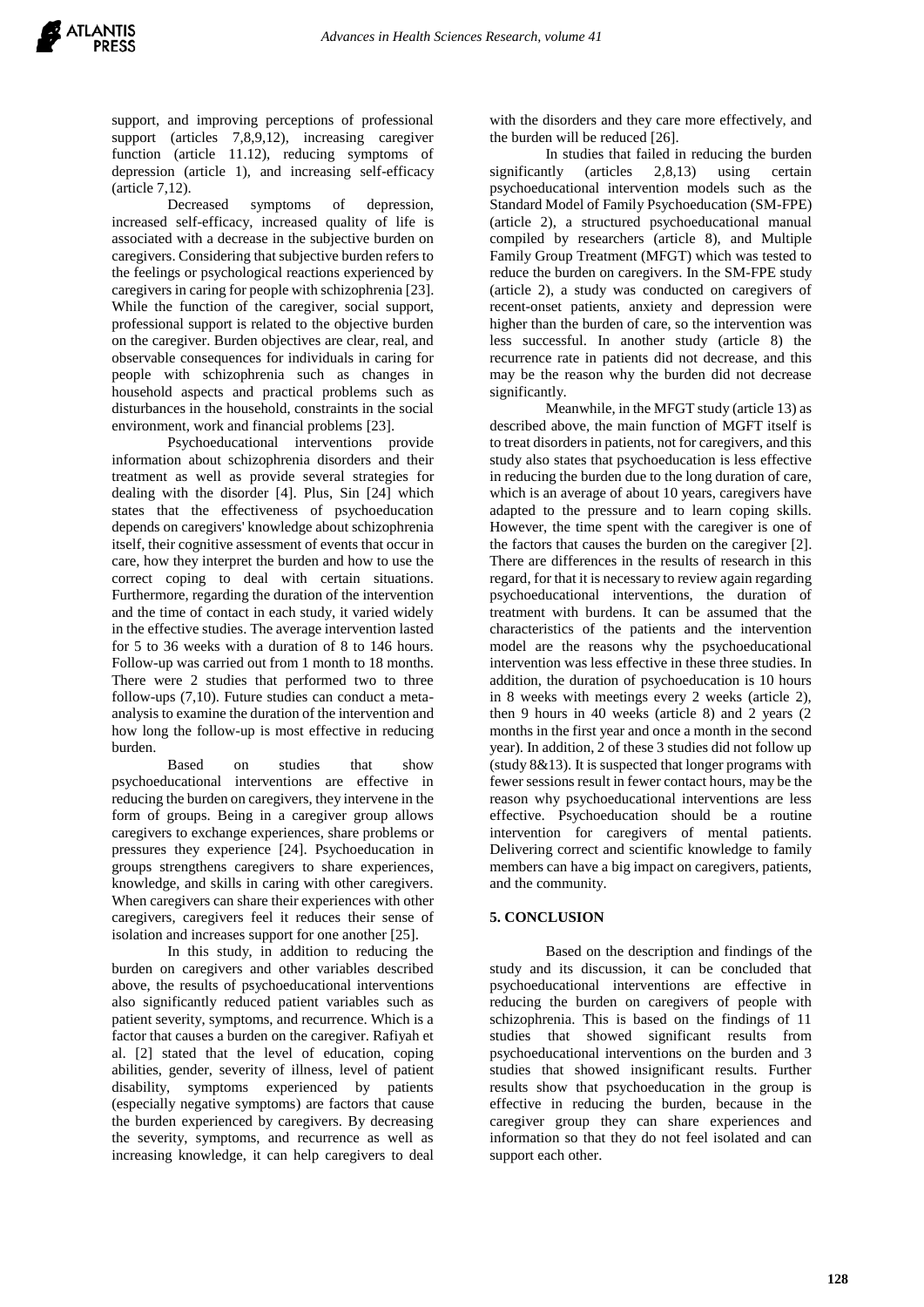Then, most caregivers who take on the role of caring for their family members who experience disorders are women. And the framework of psychoeducation that is important to note consists of knowledge of schizophrenia (etiology, prognosis, treatment), things that are faced during treating people with schizophrenia, how to cope and coping strategies in treatment. The effectiveness of psychoeducation can be detected from a decrease in the burden score and from several variables related to the burden such as knowledge of schizophrenia, increased quality of life, satisfaction with social support, and improved perceptions of professional support, increased caregiver function, decreased symptoms of depression, and increased self-efficacy.

# **6. LIMITATIONS AND SUGGESTIONS**

For further research that uses a systematic literature review, it is possible to conduct a review with two or more people so that there is interrater reliability, avoid subjective bias and avoid errors in data entry. Then it may be necessary to conduct a meta-analysis to examine the duration and follow-up of psychoeducational interventions on caregiver burden. For systematic literature review research that uses psychoeducational interventions, other variables other than burden can be used. Variables that may have an impact on caregivers and patients themselves such as caregiver function and caregiver's quality of life, selfefficacy, caregiver's trait. And can also intervene on other caregivers (e.g., terminal illness or other psychological disorders) other than schizophrenic caregivers. Considering that there is a possibility that the burden will also be felt on other caregivers.

Further research also needs to examine the content of psychoeducation, what content is most effective in reducing the burden. Considering that the psychoeducational interventions in the articles reviewed have the same main content, namely knowledge about schizophrenia and the problems faced during treating people with schizophrenia, the coping strategies used are communication skills and problemsolving skills as well as social resources. Based on several studies in this study, it shows that psychoeducation also has an impact on people with schizophrenia (reducing symptoms and relapses), it is recommended to provide psychoeducational interventions for people with schizophrenia. For caregivers and families, based on the results of research, a decreased burden will increase the selfefficacy and quality of life of the caregiver. It is proven that burden reduction can be done by using psychoeducational interventions. Thus, caregivers are advised to seek or participate in intervention programs if available. For psychologists, practitioners, counselors, and people in charge of the community, psychoeducational intervention can be one of the most effective intervention options and in dealing with the burden on caregivers and improving care for people with schizophrenia.

# **REFERENCES**

- [1] American Psychiatric Association. (2013). *Diagnostic and statistical manual of mental disorders (DSM-5®)*. American Psychiatric Pub.
- [2] Rafiyah, I., Kp, S., Prof, A., & Sutharangsee, W. (2011). Review: Burden on Family Caregivers Caring for Patients with Schizophrenia and Its Related Factors. *Nurse Media Journal of Nursing*, *1*(1), 29–41. https://doi.org/10.14710/nmjn.v1i1.745
- [3] Whiteford, H. A., Degenhardt, L., Rehm, J., Baxter, A. J., Ferrari, A. J., Erskine, H. E., Charlson, F. J., Norman, R. E., Flaxman, A. D., Johns, N., Burstein, R., Murray, C. J. L., & Vos, T. (2013). Global burden of disease attributable to mental and substance use disorders: Findings from the Global Burden of Disease Study 2010. *The Lancet*, *382*(9904), 1575–1586. https://doi.org/10.1016/S0140-6736(13)61611- 6
- [4] Gutierrez-Maldonado, J., & Caqueo-Urizar, A. (2007). Effectiveness of a psycho-educational intervention for reducing burden in Latin American families of patients with schizophrenia. *Quality of Life Research: An International Journal of Quality of Life Aspects of Treatment, Care & Rehabilitation*, *16*(5), 739–747. https://doi.org/http://dx.doi.org/10.1007/s11136 -007-9173-9
- [5] Martin-Carrasco, M., Fernandez-Catalina, P., Dominguez-Panchon, A. I., Goncalves-Pereira, M., Gonzalez-Fraile, E., Munoz-Hermoso, P., & Ballesteros M.; ORCID: http://orcid.org/0000- 0003-1419-1306, Gonzalez-Fraile, E.; ORCID: http://orcid.org/0000-0001-9381-3358, Ballesteros, J.; ORCID: http://orcid.org/0000- 0002-6713-1916, J. A. I.-O. http://orcid. org/Goncalve.-P. (2016). A randomized trial to assess the efficacy of a psychoeducational intervention on caregiver burden in schizophrenia. *European Psychiatry*, *33*, 9–17. https://doi.org/http://dx.doi.org/10.1016/j.eurps y.2016.01.003
- [6] Wahyuning, T. D., Sutomo, A. H., & Marchira, C. R. (2018). Impact of Brief Interactive Psycho-Education Intervention on Caregiver toward Family Care Burden for Schizophrenic Patients at Puskesmas Kasihan II, Bantul. *Review of Primary Care Practice and Education (Kajian Praktik Dan Pendidikan Layanan Primer)*, *1*(2), 38. <https://doi.org/10.22146/rpcpe.33887>
- [7] Jansen, J. E., Haahr, U. H., Harder, S., Trauelsen, A. M., Lyse, H. G., Pedersen, M. B., & Simonsen, E. (2015). Caregiver distress in firstepisode psychosis: the role of subjective appraisal, over-involvement and